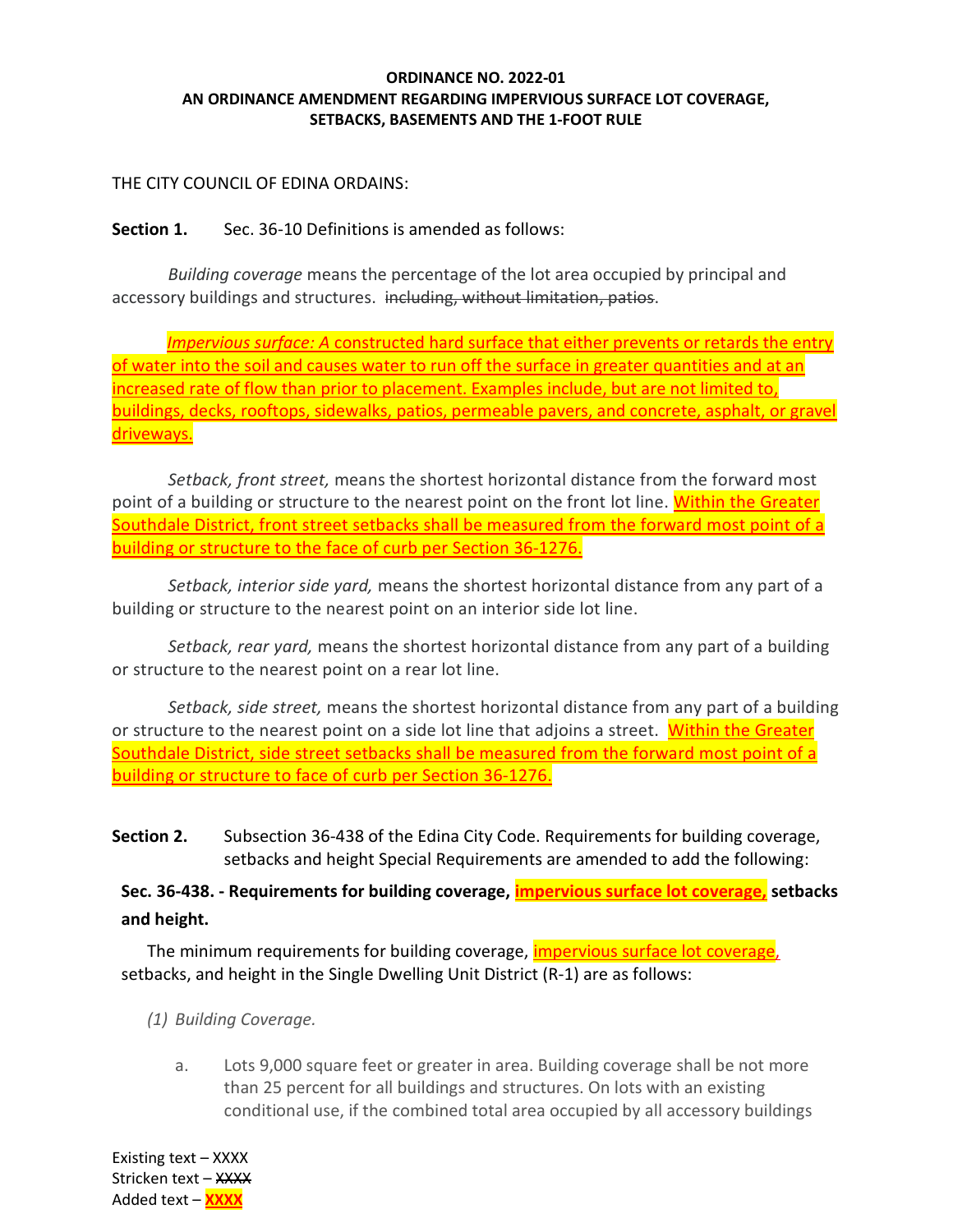and structures, excluding attached garages, is 1,000 square feet or greater, a conditional use permit is required.

- b. Lots less than 9,000 square feet in area. Building coverage shall be not more than 30 percent for all buildings and structures; provided, however, that the area occupied by all buildings and structures shall not exceed 2,250 square feet.
- c. Combined total area. The combined total area occupied by all accessory buildings and structures, excluding attached garages, shall not exceed 1,000 square feet for lots used for single dwelling unit buildings.
- d. Building coverage shall include all principal or accessory buildings, including, but not limited to:
	- 1. Decks and patios. The first 150 square feet of an unenclosed deck or patio shall not be included when computing building coverage.
	- 2. Gazebos.
	- 3. Balconies.
	- 4. Breezeways.
	- 5. Porches.
	- 6. Accessory recreational facilities constructed above grade, such as paddle tennis courts.
- e. The following improvements shall be excluded when computing building coverage:
	- 1. Driveways and sidewalks, but not patios, subject to subsection (1)d.1 of his section.
	- 2. Parking lots and parking ramps.
	- 3. Accessory recreational facilities not enclosed by solid walls and not covered by a roof, including outdoor swimming pools, tennis courts and shuffleboard courts.
	- 4.  $\overline{1.}$  Unenclosed steps and stoops less than 50 square feet.
	- 5. 2. Overhanging eaves and roof projections not supported by posts or pillars.
- (2) *Impervious Surface Lot coverage.* Impervious surface lot coverage shall be limited to a maximum of Fifty percent (50%).

 $(2)$   $(3)$  Setbacks.

(4) Height.

# Section 3. Sec. 36-439. (3) (7) AND (8). Special Requirements is amended as follows:

(3) Basements. All single dwelling unit buildings shall be constructed with a basement having a gross floor area equal to at least 50 percent of the gross floor area of the story next above. The floor area of accessory uses shall not be included for purposes of this subsection.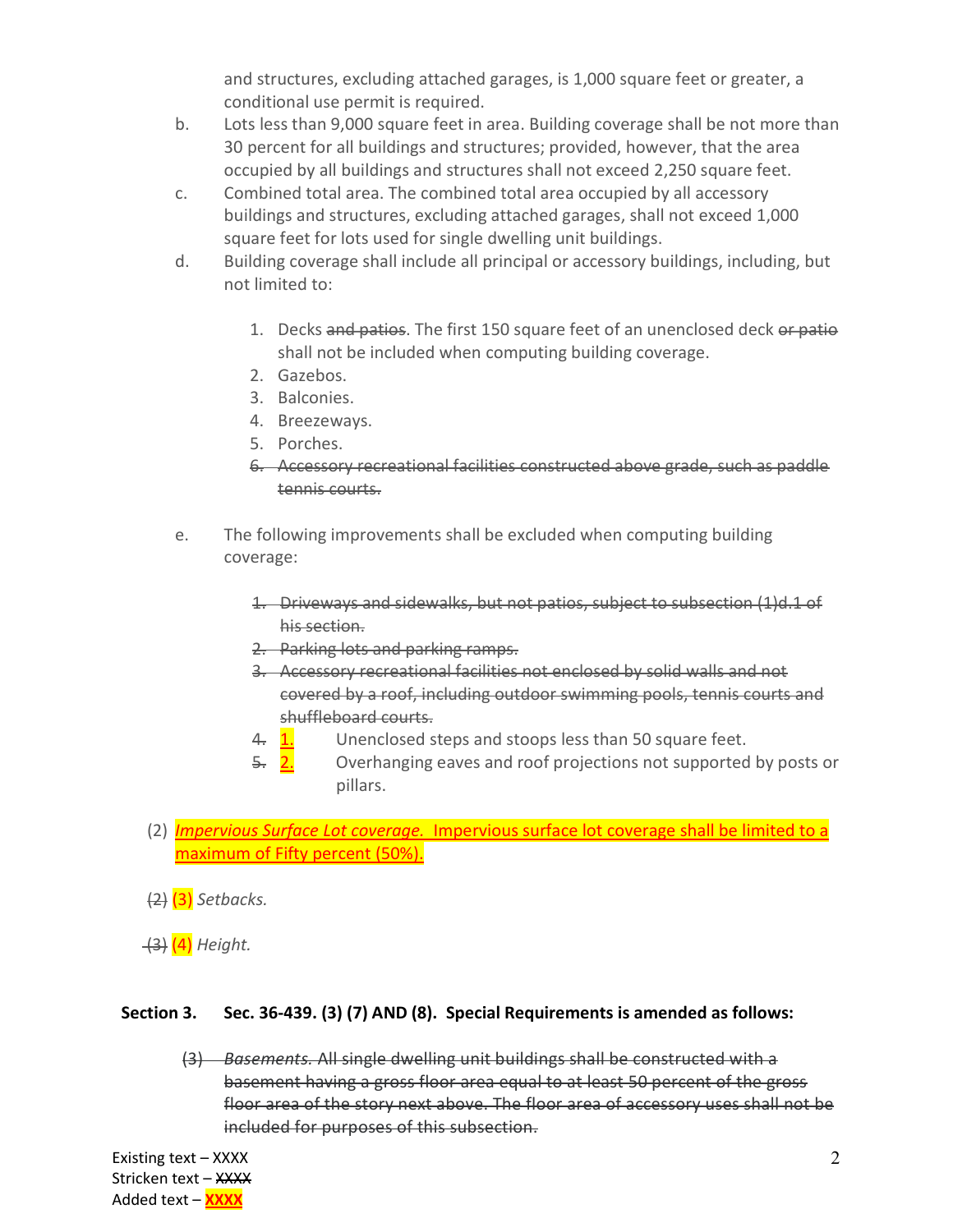- (7) Additions to, or replacement of, single dwelling unit buildings and buildings containing two dwelling units. For additions, alterations and changes to, or rebuilds of, existing single dwelling unit buildings and buildings containing two dwellings, the first-floor elevation may not be more than one foot above the existing first floor elevation, unless one of the conditions in (8) below exists on the site. If a split-level dwelling is torn down and a new home is built, the firstfloor elevation of the dwelling unit being torn down is deemed to be the lowest elevation of an entrance to the dwelling, excluding entrance to the garage and entrances that do not face a street.
- (8) Additions to, or replacement of, single dwelling unit buildings with a first-floor elevation of more than one foot above the existing first floor elevation of the existing dwelling unit building require a variance per [article II], division 3. Such additions to, or replacements of, single dwelling unit buildings must meet one or more of conditions a-c and always meet condition d.: If one of the conditions below exist on site, the one-foot requirement in (7) above could be increased to the minimum extent possible, as long as the low floor elevation is no higher than 2.5 feet above the high-water elevation and the basement ceiling height is no taller than 9 feet.
	- a. The first floor elevation may be increased to the extent necessary to elevate the lowest level of the dwelling to an elevation of two feet above the There is a 100-year flood elevation, as established by the Federal Emergency Management Agency (FEMA), or the city's comprehensive water resource management plan; or
	- b. The first-floor elevation may be increased to the extent necessary to reasonably protect the dwelling from groundwater intrusion. Existing and potential groundwater elevations shall be determined in accordance with accepted hydrologic and hydraulic engineering practices. Determinations shall be undertaken by a professional civil engineer licensed under Minn. Stats. ch. 326, or a hydrologist certified by the American Institute of Hydrology. Studies, analyses and computations shall be submitted in sufficient detail to allow thorough review and approval; or
	- c. The first-floor elevation may be increased to the extent necessary to allow the new building to meet the state building code, this Code or other statutory requirements.
	- d. An increase in first floor elevation will only be permitted if the new structure or addition fits the character of the neighborhood in height, mass and scale.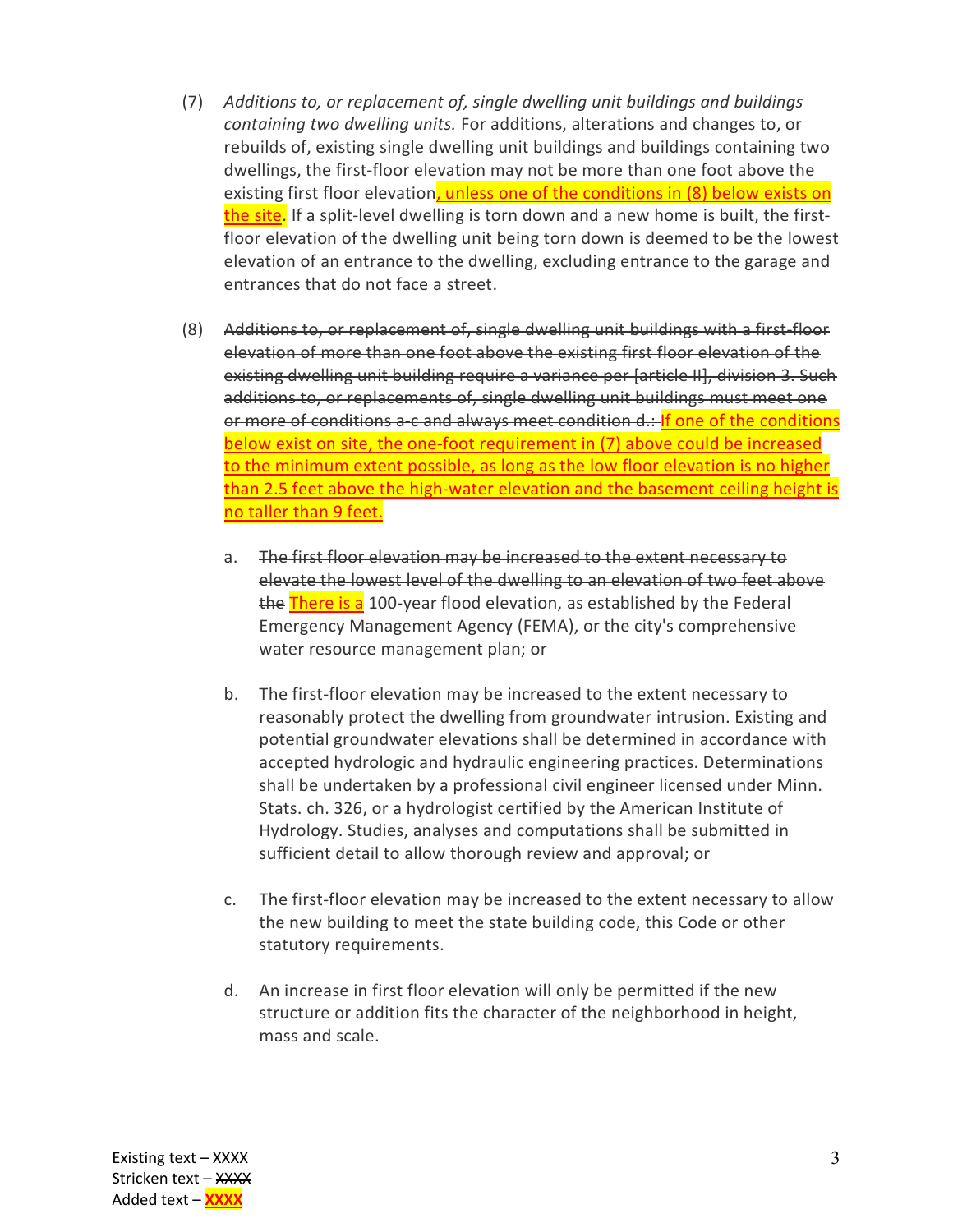- Section 4. Sec. 36-467. (b) (3) Special requirements is amended as follows:
	- (3) Basements. All double dwelling unit buildings shall be constructed with a basement having a gross floor area equal to at least 50 percent of the gross floor area of the story next above. The floor area of accessory uses shall not be included for the purposes of this subsection.
- Section 5. Sec. 36-1259. Building Coverage Computation; exclusion and inclusions are amended as follows:
- (a) The following structures and improvements shall be excluded when computing building coverage:

(1) Driveways and sidewalks, but not patios.

(2) Parking lots and parking ramps.

(3) Accessory recreational facilities not enclosed by solid walls and not covered by a roof, including outdoor swimming pools, tennis courts and shuffleboard courts; but facilities which are constructed above grade, such as paddle tennis courts, shall be included when computing building coverage.

(4) Unenclosed and uncovered steps and stoops less than 50 square feet.

(5) Overhanging eaves and roof projections not supported by posts or pillars.

- (b) Building coverage computations, however, shall include all other principal or accessory buildings, including, but not limited to:
	- (1) Decks and patios, subject to allowances provided by this chapter.
	- (2) Gazebos.
	- (3) Balconies.
	- (4) Breezeways.
	- (5) Porches.

(6) Accessory recreational facilities constructed above grade, such as paddle tennis courts.

# Section 6. Sec. 36-1276. – Setbacks in the Greater Southdale District is amended as follows:

(a) Front Street Setbacks on France Avenue between Highway 62 and Minnesota Drive and the on York Avenue between  $66<sup>th</sup>$  Street and 78<sup>th</sup> Street: A 50-foot setback is required from the face of the curb to the face of building. Above a building height of 60-feet the additional height must step back 10 feet from the face of the building.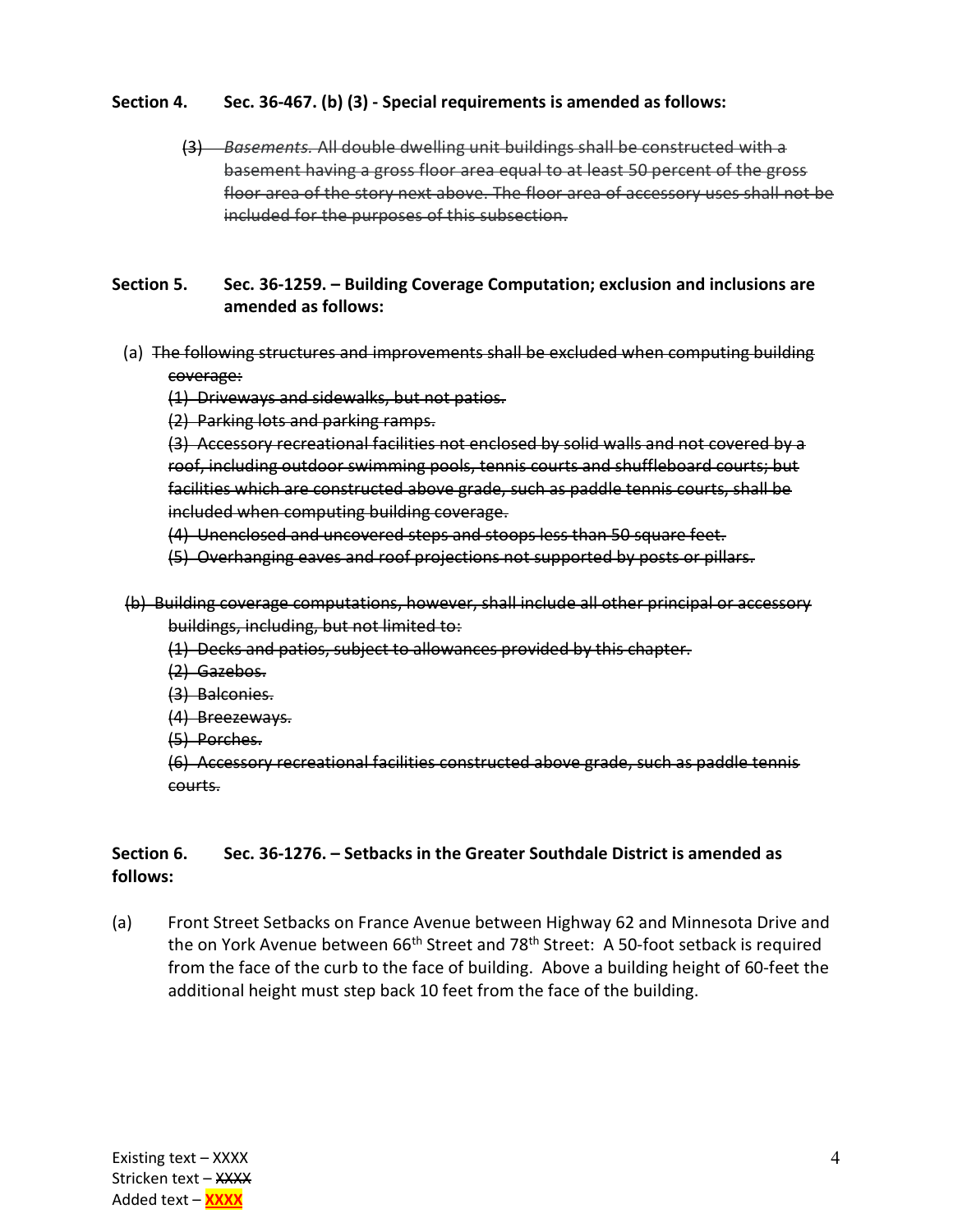

 (b) Front Street Setbacks on streets other than France Avenue and York Avenue: A 30-foot setback is required from the face of curb to the face of building. with a building podium height of 60 feet. Above a building height of 60-feet the additional height must step back 30 feet from the face of the building to a maximum height of 105 feet. Any height above 105 feet must step back an additional 10 feet from the face of the building. the 60-foot height limit, additional height should step back 30 feet from the face of the building, to a maximum height of 105 feet. Any height about 105 feet should step back and additional 10 feet from the face of the building.



**Existing East West Streets**